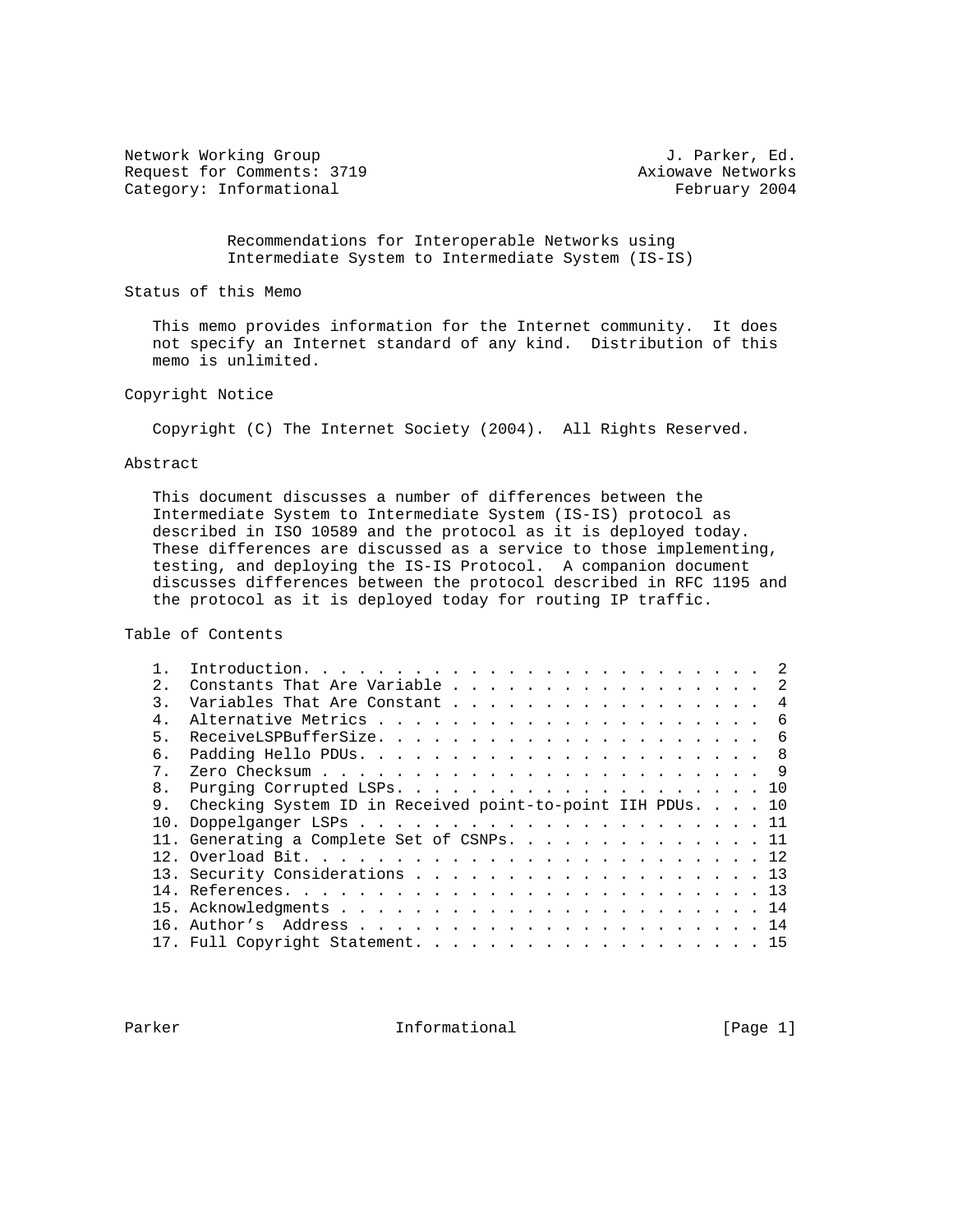1. Introduction

 In theory, there is no difference between theory and practice. But in practice, there is.

Jan L.A. van de Snepscheut

 Interior Gateway Protocols such as IS-IS are designed to provide timely information about the best routes in a routing domain. The original design of IS-IS, as described in ISO 10589 [1] has proved to be quite durable. However, a number of original design choices have been modified. This document addresses differences between the protocol described in ISO 10589 and the protocol that can be observed on the wire today. A companion document discusses differences between the protocol described in RFC 1195 [2] for routing IP traffic and current practice.

 The key words "MUST", "MUST NOT", "SHOULD", "SHOULD NOT" and "MAY" in this document are to be interpreted as described in RFC 2119 [3].

2. Constants That Are Variable

 Some parameters that were defined as constant in ISO 10589 are modified in practice. These include the following

- (1) MaxAge the lifetime of a Link State PDU (LSP)
- (2) ISISHoldingMultiplier a parameter used to describe the generation of hello packets
- (3) ReceiveLSPBufferSize discussed in a later section

#### 2.1. MaxAge

 Each LSP contains a RemainingLifetime field which is initially set to the MaxAge value on the generating IS. The value stored in this field is decremented to mark the passage of time and the number of times it has been forwarded. When the value of a foreign LSP becomes 0, an IS initiates a purging process which will flush the LSP from the network. This ensures that corrupted or otherwise invalid LSPs do not remain in the network indefinitely. The rate at which LSPs are regenerated by the originating IS is determined by the value of maximumLSPGenerationInterval.

Parker **Informational Informational** [Page 2]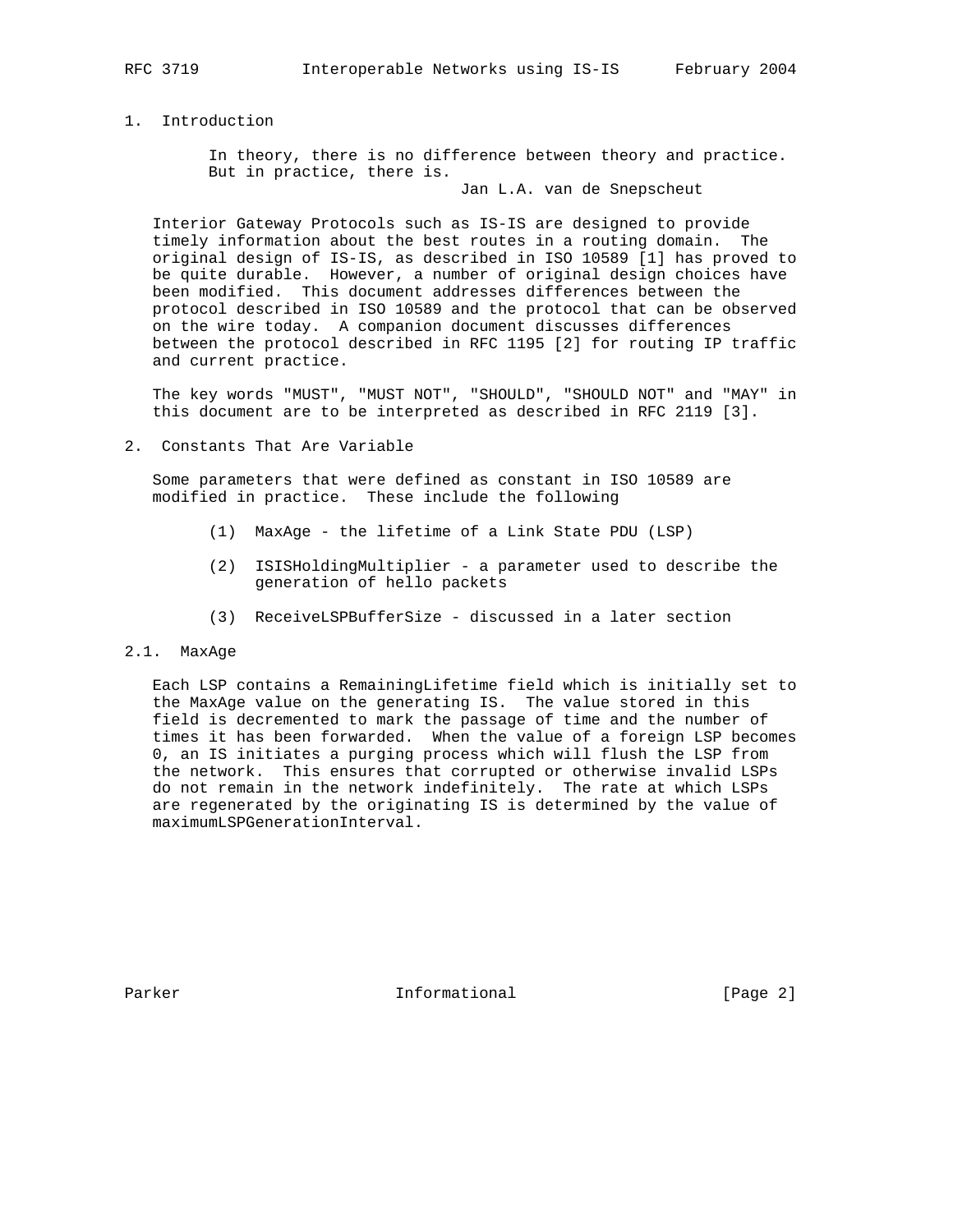MaxAge is defined in ISO 10589 as an Architectural constant of 20 minutes, and it is recommended that maximumLSPGenerationInterval be set to 15 minutes. These times have proven to be too short in some networks, as they result in a steady flow of LSP updates even when nothing is changing. To reduce the rate of generation, some implementations allow these times to be set by the network operator.

 The relation between MaxAge and maximumLSPGenerationInterval is discussed in section 7.3.21 of ISO 10589. If MaxAge is smaller than maximumLSPGenerationInterval, then an LSP will expire before it is replaced. Further, as RemainingLifetime is decremented each time it is forwarded, an LSP far from its origin appears older and is removed sooner. To make sure that an LSP survives long enough to be replaced, MaxAge should exceed maximumLSPGenerationInterval by at least ZeroAgeLifetime + minimumLSPTransmissionInterval. The first term, ZeroAgeLifetime, is an estimate of how long it takes to flood an LSP through the network. The second term, minimumLSPTransmissionInterval, takes into account how long a router might delay before sending an LSP. The original recommendation was that MaxAge be at least 5 minutes larger than maximumLSPGenerationInterval, and that recommendation is still valid today.

 An implementation MAY use a value of MaxAge that is greater than 1200 seconds. MaxAge SHOULD exceed maximumLSPGenerationInterval by at least 300 seconds. An implementation SHOULD NOT use its value of MaxAge to discard LSPs from peers, as discussed below.

 An implementation is not required to coordinate the RemainingLifetime it assigns to LSPs to the RemainingLifetime values it accepts, and MUST ignore the following sentence from section 7.3.16.3. of ISO 10589.

 "If the value of Remaining Lifetime [of the received LSP] is greater than MaxAge, the LSP shall be processed as if there were a checksum error."

## 2.2. ISISHoldingMultiplier

 An IS sends IS to IS Hello Protocol Data Units (IIHs) on a periodic basis over active circuits, allowing other attached routers to monitor their aliveness. The IIH includes a two byte field called the Holding Time which defines the time to live of an adjacency. If an IS does not receive a hello from an adjacent IS within this holding time, the adjacent IS is assumed to be no longer operational, and the adjacency is removed.

Parker **Informational Informational** [Page 3]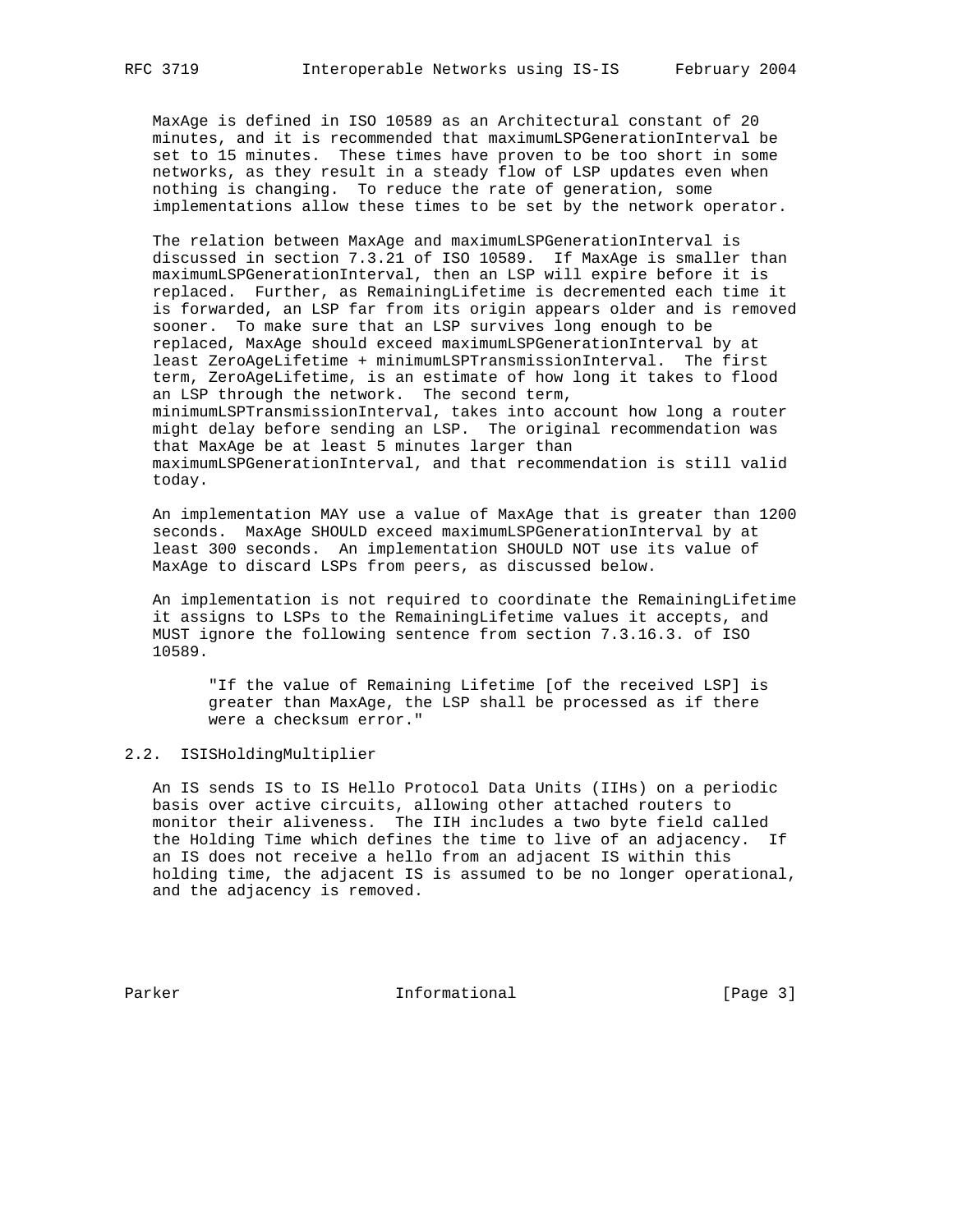ISO 10589 defines ISISHoldingMultiplier to be 10, and states that the value of Holding Time should be ISISHoldingMultiplier multiplied by iSISHelloTimer for ordinary systems, and dRISISHelloTimer for a DIS. This implies that the neighbor must lose 10 IIHs before an adjacency times out.

 In practice, a value of 10 for the ISISHoldingMultiplier has proven to be too large. DECnet PhaseV defined two related values. The variable holdingMultiplier, with a default value of 3, was used for point-to-point IIHs, while the variable ISISHoldingMultiplier, with a default value of 10, was used for LAN IIHs. Most implementations today set the default ISISHoldingMultiplier to 3 for both circuit types.

 Note that adjacent systems may use different values for Holding Time and will form an adjacency with non-symmetric hold times.

 An implementation MAY allow ISISHoldingMultiplier to be configurable. Values lower than 3 are unstable, and may cause adjacencies to flap.

3. Variables That Are Constant

 Some values that were defined as variables in ISO 10589 do not vary in practice. These include

- (1) ID Length the length of the SystemID
- (2) maximumAreaAddresses
- (3) Protocol Version
- 3.1. ID Length

 The ID Length is a field carried in all PDUs. The ID Length defines the length of the System ID, and is allowed to take values from 0 to 8. A value of 0 is interpreted to define a length of 6 bytes. As suggested in B.1.1.3 of [1], it is easy to use an Ethernet MAC address to generate a unique 6 byte System ID. Since the SystemID only has significance within the IGP Domain, 6 bytes has proved to be easy to use and ample in practice. There are also new IS-IS Traffic Engineering TLVs which assume a 6 byte System ID. Choices for the ID length other than 6 are difficult to support today. Implementations may interoperate without being able to deal with System IDs of any length other than 6.

 An implementation MUST use an ID Length of 6, and MUST check the ID Length defined in the IS-IS PDUs it receives. If a router encounters a PDU with an ID Length different from 0 or 6, section 7.3.15.a.2

Parker Informational [Page 4]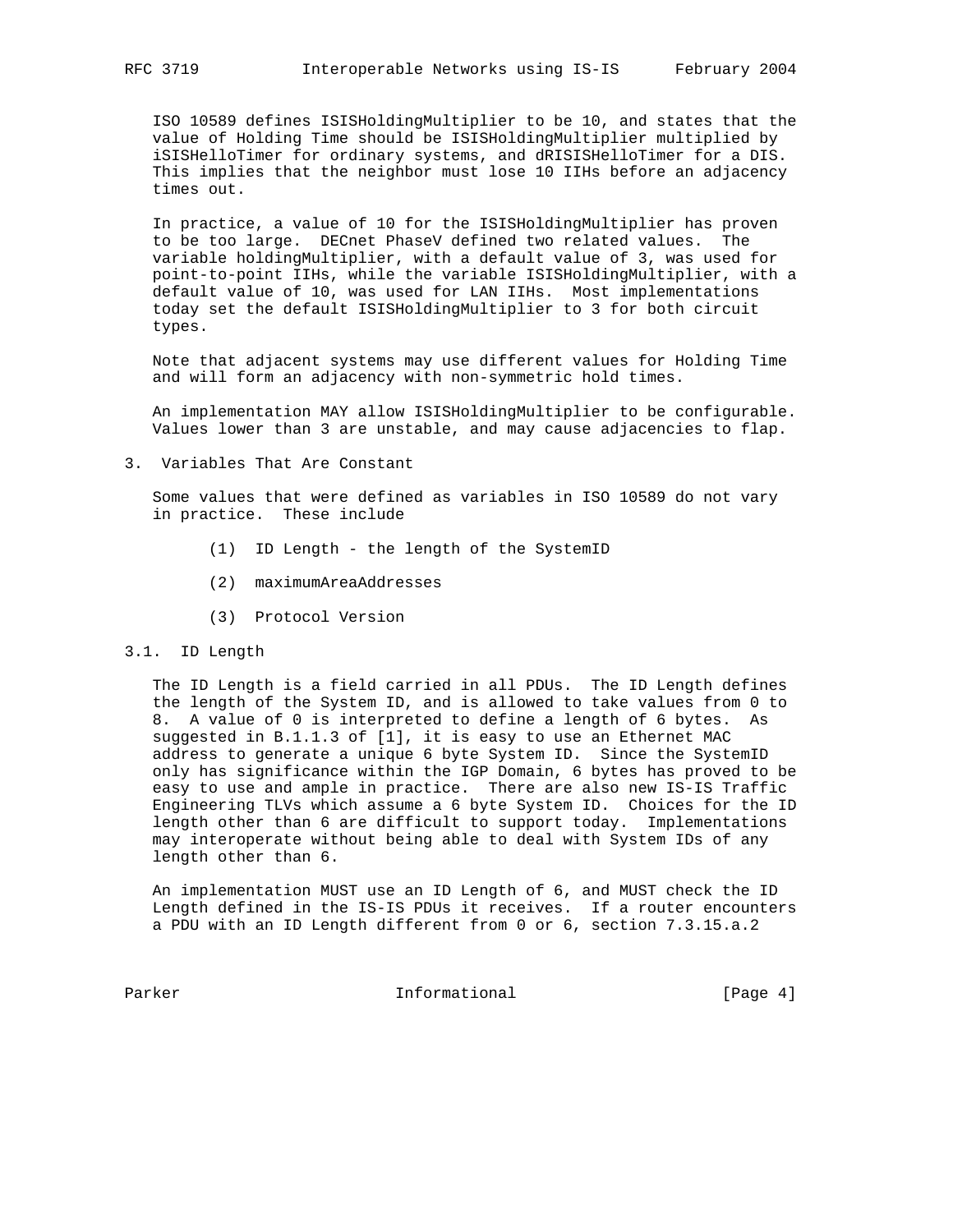dictates that it MUST discard the PDU, and SHOULD generate an appropriate notification. ISO 10589 defines the notification iDFieldLengthMismatch, while the IS-IS MIB [7] defines the notification isisIDLenMismatch.

## 3.2. maximumAreaAddresses

 The value of maximumAreaAddresses is defined to be an integer between 1 and 254, and defines the number of synonymous Area Addresses that can be in use in an L1 area. This value is advertised in the header of each IS-IS PDU.

 Most deployed networks use one Area Address for an L1 area. When merging or splitting areas, a second address is required for seamless transition. The third area address was originally required to support DECnet PhaseIV addresses as well as OSI addresses during a transition.

 ISO 10589 requires that all Intermediate Systems in an area or domain use a consistent value for maximumAreaAddresses. Common practice is for an implementation to use the value 3. Therefore an implementation that only supports 3 can expect to interoperate successfully with other conformant systems.

 ISO 10589 specifies that an advertised value of 0 is treated as equivalent to 3, and that checking the value for consistency may be omitted if an implementation only supports the value 3.

 An implementation SHOULD use the value 3, and it SHOULD check the value advertised in IS-IS PDUs it receives. If a router receives a PDU with maximumAreaAddresses that is not 0 or 3, it MUST discard the PDU, as described in section 7.3.15.a.3, and it SHOULD generate an appropriate notification. ISO 10589 defines the notification maximumAreaAddressMismatch, while the IS-IS MIB [7] defines the notification isisMaxAreaAddressesMismatch.

# 3.3. Protocol Version

 IS-IS PDUs include two one-byte fields in the headers: "Version/Protocol ID Extension" and "Version".

 An implementation SHOULD set both fields to 1, and it SHOULD check the values of these fields in IS-IS PDUs it receives. If a router receives a PDU with a value other than 1 for either field, it MUST drop the packet, and SHOULD generate the isisVersionSkew notification.

Parker **Informational Informational** [Page 5]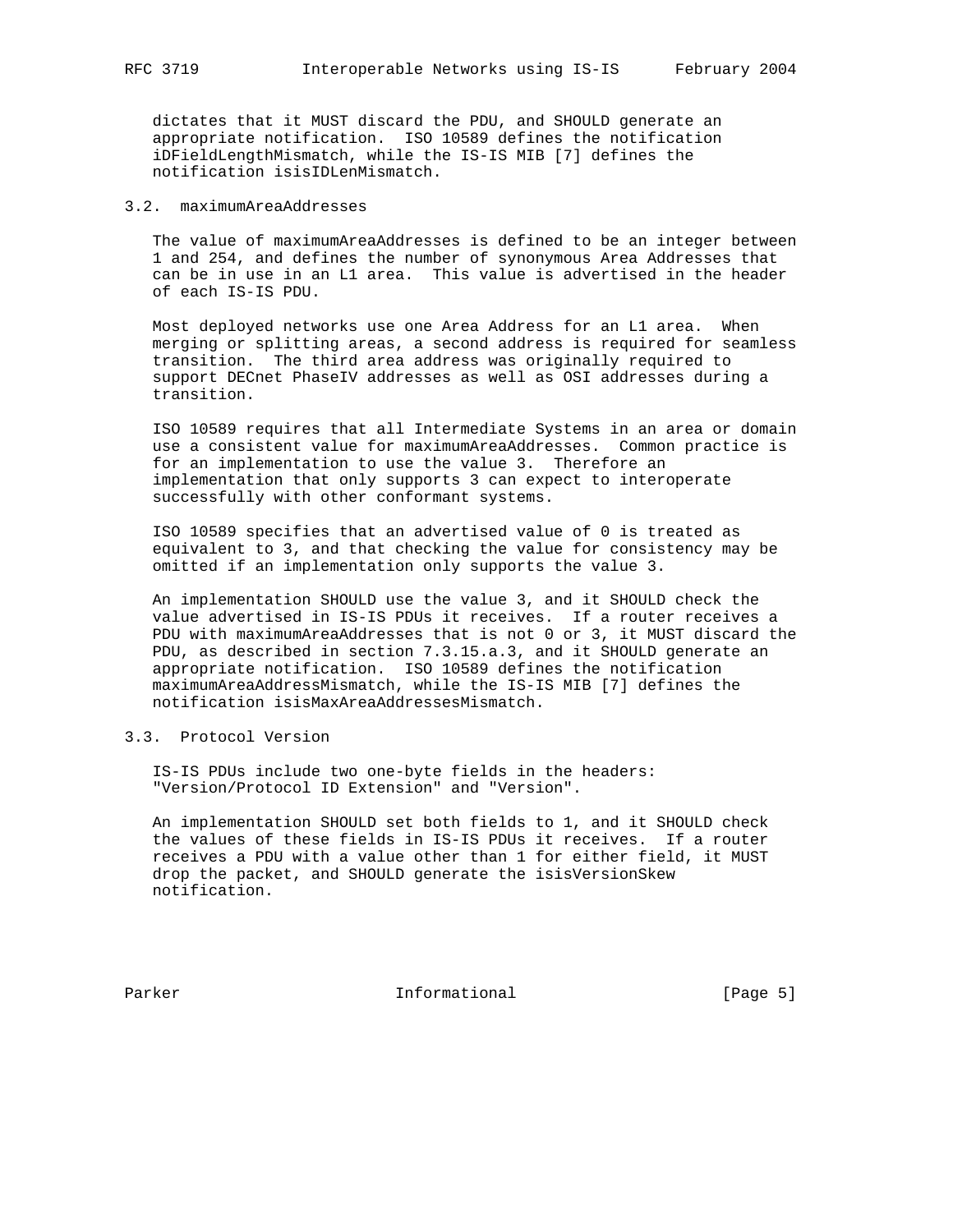## 4. Alternative Metrics

 Section 7.2.2, ISO 10589 describes four metrics: Default Metric, Delay Metric, Expense Metric, and Error Metric. None but the Default Metric are used in deployed networks, and most implementations only consider the Default Metric. In ISO 10589, the most significant bit of the 8 bit metrics was the field S (Supported), used to define if the metric was meaningful.

 If this IS does not support this metric it shall set bit S to 1 to indicate that the metric is unsupported.

 The Supported bit was always 0 for the Default Metric, which must always be supported. However, RFC 2966 [5] uses this bit in the Default Metric to mark L1 routes that have been leaked from L1 to L2 and back down into L1 again.

 Implementations MUST generate the Default Metric when using narrow metrics, and SHOULD ignore the other three metrics when using narrow metrics. Implementations MUST assume that the Default Metric is supported, even if the S bit is set. RFC 2966 describes restrictions on leaking such routes learned from L1 into L2.

5. ReceiveLSPBufferSize

 Since IS-IS does not allow segmentation of protocol PDUs, Link State PDUs (LSPs) must be propagated without modification on all IS-IS enabled links throughout the area/domain. Thus it is essential to configure a maximum size that all routers can forward, receive, and store.

This affects three aspects, which we discuss in turn:

- (1) The largest LSP we can receive (ReceiveLSPBufferSize)
- (2) The size of the largest LSP we can generate (originatingL1LSPBufferSize and originatingL2LSPBufferSize)
- (3) Available Link MTU for supported Circuits (MTU). Note this often differs from the MTU available to IP clients.

 ISO 10589 defines the architectural constant ReceiveLSPBufferSize with value 1492 bytes, and two private management parameters, originatingL1LSPBufferSize for level 1 PDUs and originatingL2LSPBufferSize for level 2 PDUs. The originating buffer

Parker **Informational Informational** [Page 6]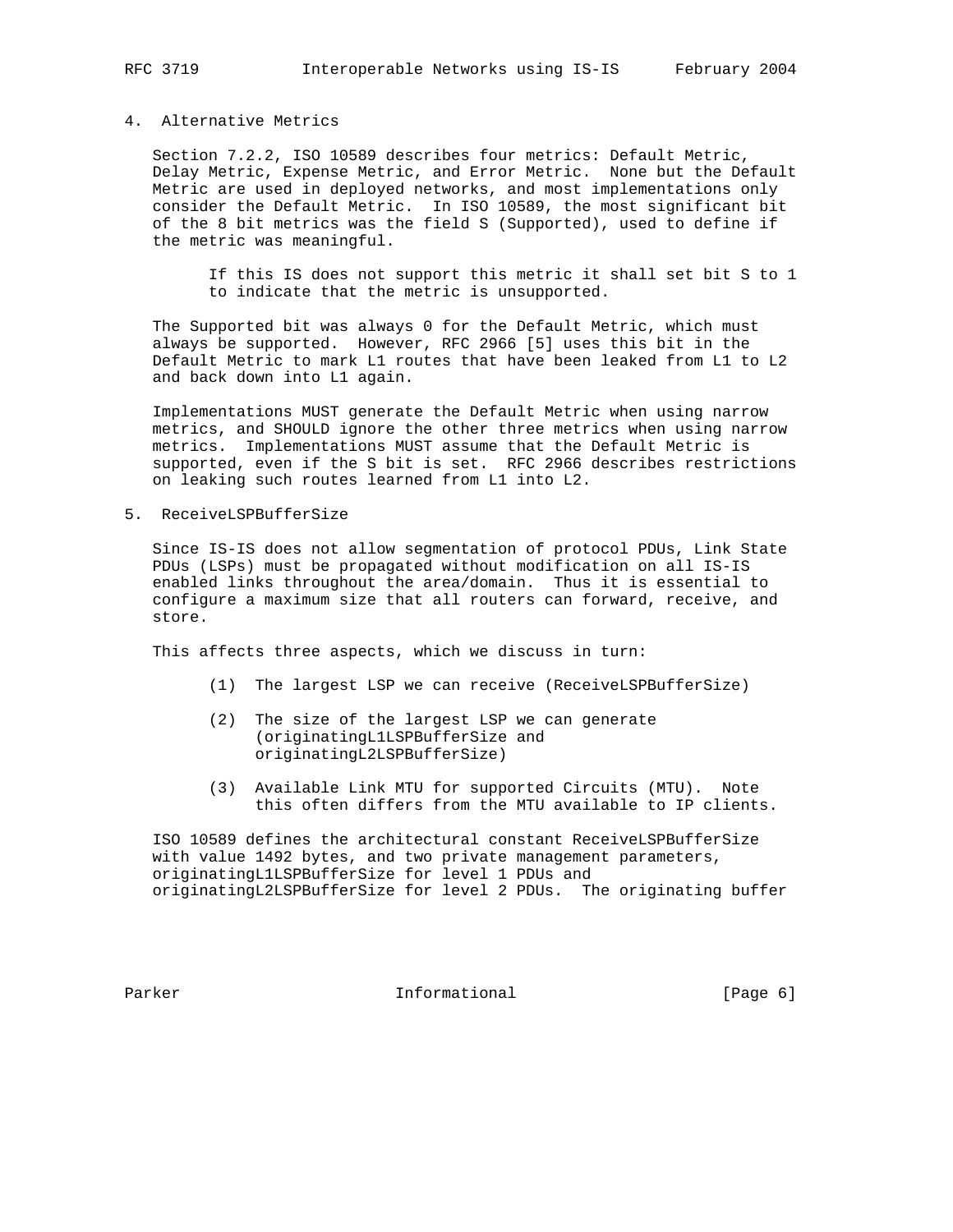size parameters define the maximum size of an LSP that a router can generate. ISO 10589 directs the implementor to treat a PDU larger than ReceiveLSPBufferSize as an error.

 It is crucial that originatingL1LSPBufferSize <= ReceiveLSPBufferSize originatingL2LSPBufferSize <= ReceiveLSPBufferSize and that for all L1 links in the area originatingL1LSPBufferSize <= MTU and for all L2 links in the domain originatingL2LSPBufferSize <= MTU

 The original thought was that operators could decrease the originating Buffer size when dealing with smaller MTUs, but would not need to increase ReceiveLSPBufferSize beyond 1492.

 With the definition of new information to be advertised in LSPs, such as the Traffic Engineering TLVs, the limited space of the LSP database which may be generated by each router (256 \* 1492 bytes at each level) has become an issue. Given that modern networks with MTUs larger than 1492 on all links are not uncommon, one method which can be used to expand the LSP database size is to allow values of ReceiveLSPBufferSize greater than 1492.

 Allowing ReceiveLSPBUfferSize to become a configurable parameter rather than an architectural constant must be done with care: if any system in the network does not support values larger than 1492 or one or more link MTUs used by IS-IS anywhere in the area/domain is smaller than the largest LSP which may be generated by any router, then full propagation of all LSPs may not be possible, resulting in routing loops and black holes.

The steps below are recommended when changing ReceiveLSPBufferSize.

- (1) Set the ReceiveLSPBufferSize to a consistent value throughout the network.
- (2) The implementation MUST not enable IS-IS on circuits which do not support an MTU at least as large as the originating BufferSize at the appropriate level.
- (3) Include an originatingLSPBufferSize TLV when generating LSPs, introduced in section 9.8 of ISO 10589:2002 [1].
- (4) When receiving LSPs, check for an originatingLSPBufferSize TLV, and report the receipt of values larger than the local value of ReceiveLSPBufferSize through the defined Notifications and Alarms.

Parker **Informational Informational** [Page 7]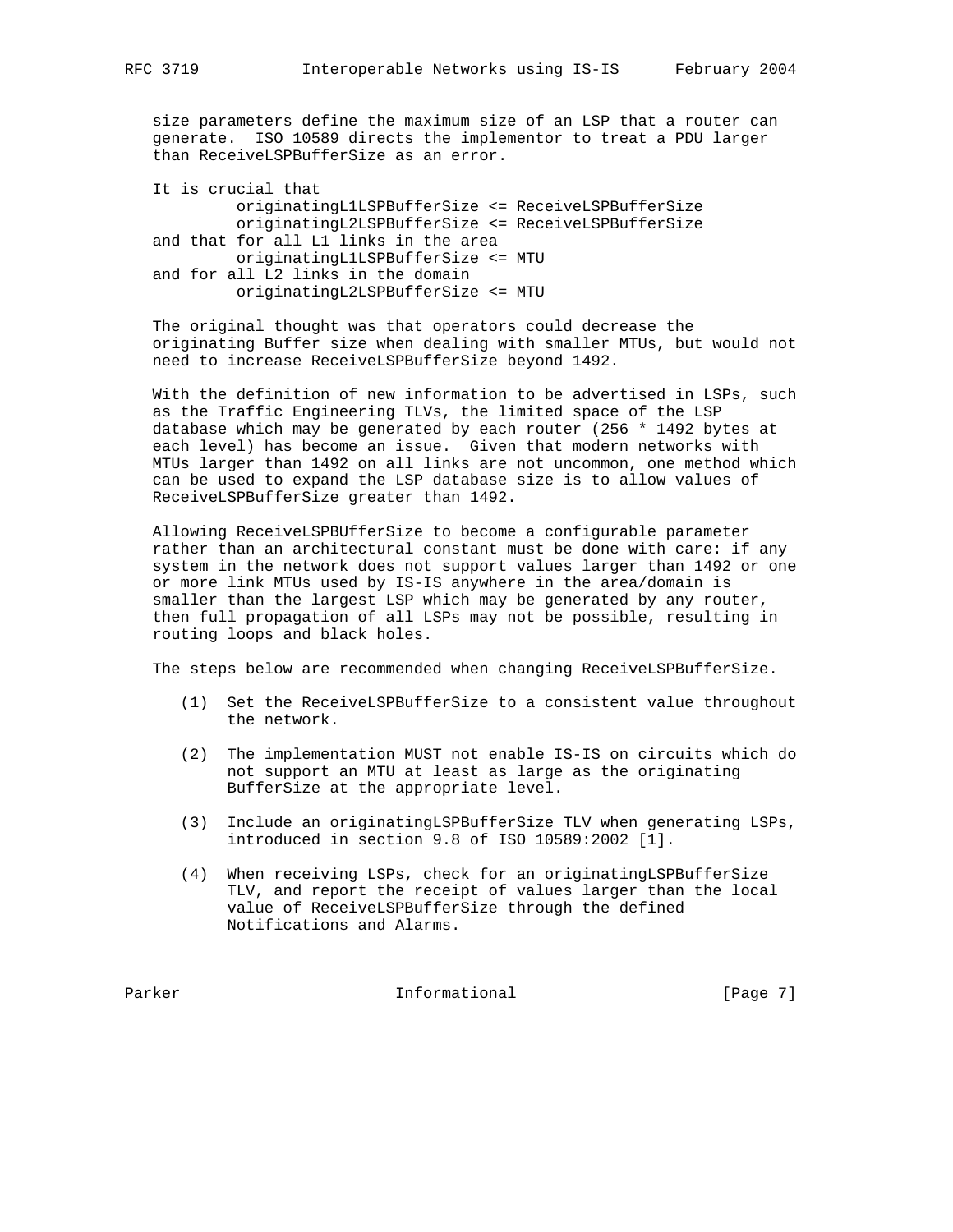- - (5) Report the receipt of a PDU larger than the local ReceiveLSPBufferSize through the defined Notifications and Alarms.
	- (6) Do not discard large PDUs by default. Storing and processing them as normal PDUs may help maintain coherence in a misconfigured network.

 Steps 1 and 2 are enough by themselves, but the consequences of mismatch are serious enough and difficult enough to detect, that steps 3-6 are recommended to help track down and correct problems.

6. Padding Hello PDUs

 To prevent the establishment of adjacencies between systems which may not be able to successfully receive and propagate IS-IS PDUs due to inconsistent settings for originatingLSPBufferSize and ReceiveLSPBufferSize, section 8.2.3 of [1] requires padding on point-to-point links.

 On point-to-point links, the initial IIH is to be padded to the maximum of

- (1) Link MTU
- (2) originatingL1LSPBufferSize if the link is to be used for L1 traffic
- (3) originatingL2LSPBufferSize if the link is to be used for L2 traffic

In section 6.7.2 e) ISO 10589 assumes

 Provision that failure to deliver a specific subnetwork SDU will result in the timely disconnection of the subnetwork connection in both directions and that this failure will be reported to both systems

 With this service provided by the link layer, the requirement that only the initial IIH be padded was sufficient to check the consistency of the MTU on the two sides. If the PDU was too big to be received, the link would be reset. However, link layer protocols in use on point-to-point circuits today often lack this service, and the initial padded PDU might be silently dropped without resetting the circuit. Therefore, the requirement that only the initial IIH be padded does not provide the guarantees anticipated in ISO 10589.

Parker **Informational Informational** [Page 8]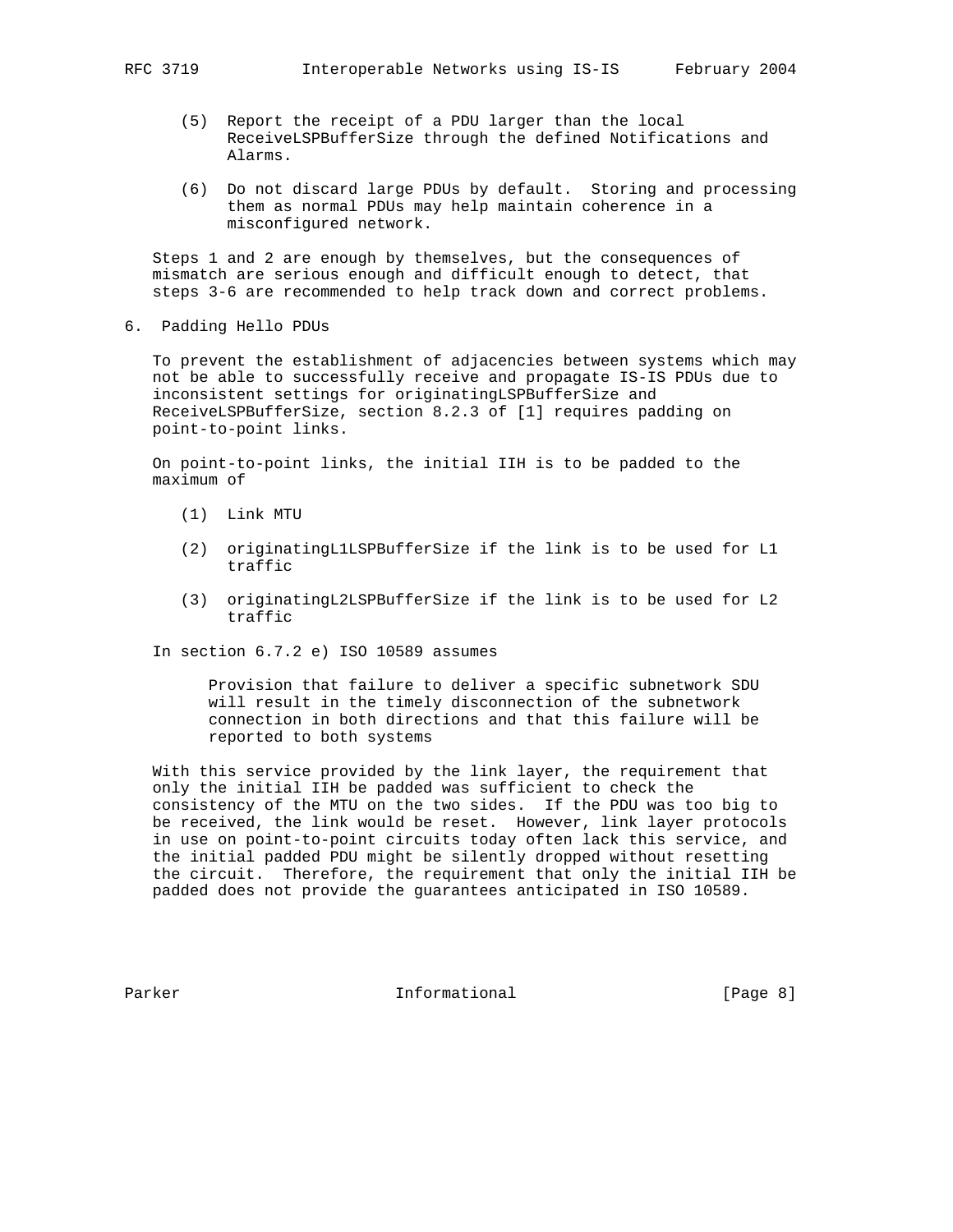If an implementation is using padding to detect problems, point-to point IIH PDUs SHOULD be padded until the sender declares an adjacency on the link to be in state Up. If the implementation implements RFC 3373 [4], "Three-Way Handshake for IS-IS Point-to- Point Adjacencies" then this is when the three-way state is Up: if the implementation use the "classic" algorithm described in ISO 10589, this is when adjacencyState is Up. Transmission of padded IIH PDUs SHOULD be resumed whenever the adjacency is torn down, and SHOULD continue until the sender declares the adjacency to be in state Up again.

 If an implementation is using padding, and originatingL1LSPBUfferSize or originatingL2LSPBUfferSize is modified, adjacencies SHOULD be brought down and reestablished so the protection provided by padding IIH PDUs is performed consistent with the modified values.

 Some implementations choose not to pad. Padding does not solve all problems of misconfigured systems. In particular, it does not provide a transitive relation. Assume that A, B, and C all pad IIH PDUs, that A and B can establish an adjacency, and that B and C can establish an adjacency. We still cannot conclude that A and C could establish an adjacency, if they were neighbors.

 The presence or absence of padding TLVs MUST NOT be one of the acceptance tests applied to a received IIH regardless of the state of the adjacency.

7. Zero Checksum

 A checksum of 0 is impossible if the checksum is computed according to the rules of ISO 8473 [8].

ISO 10589, section 7.3.14.2(i), states:

 A Link State PDU received with a zero checksum shall be treated as if the Remaining Lifetime were zero. The age, if not zero, shall be overwritten with zero.

 That is, ISO 10589 directs the receiver to purge the LSP. This has proved to be disruptive in practice. An implementation SHOULD treat all LSPs with a zero checksum and a non-zero remaining lifetime as if they had as checksum error. Such packets SHOULD be discarded.

Parker **Informational Informational** [Page 9]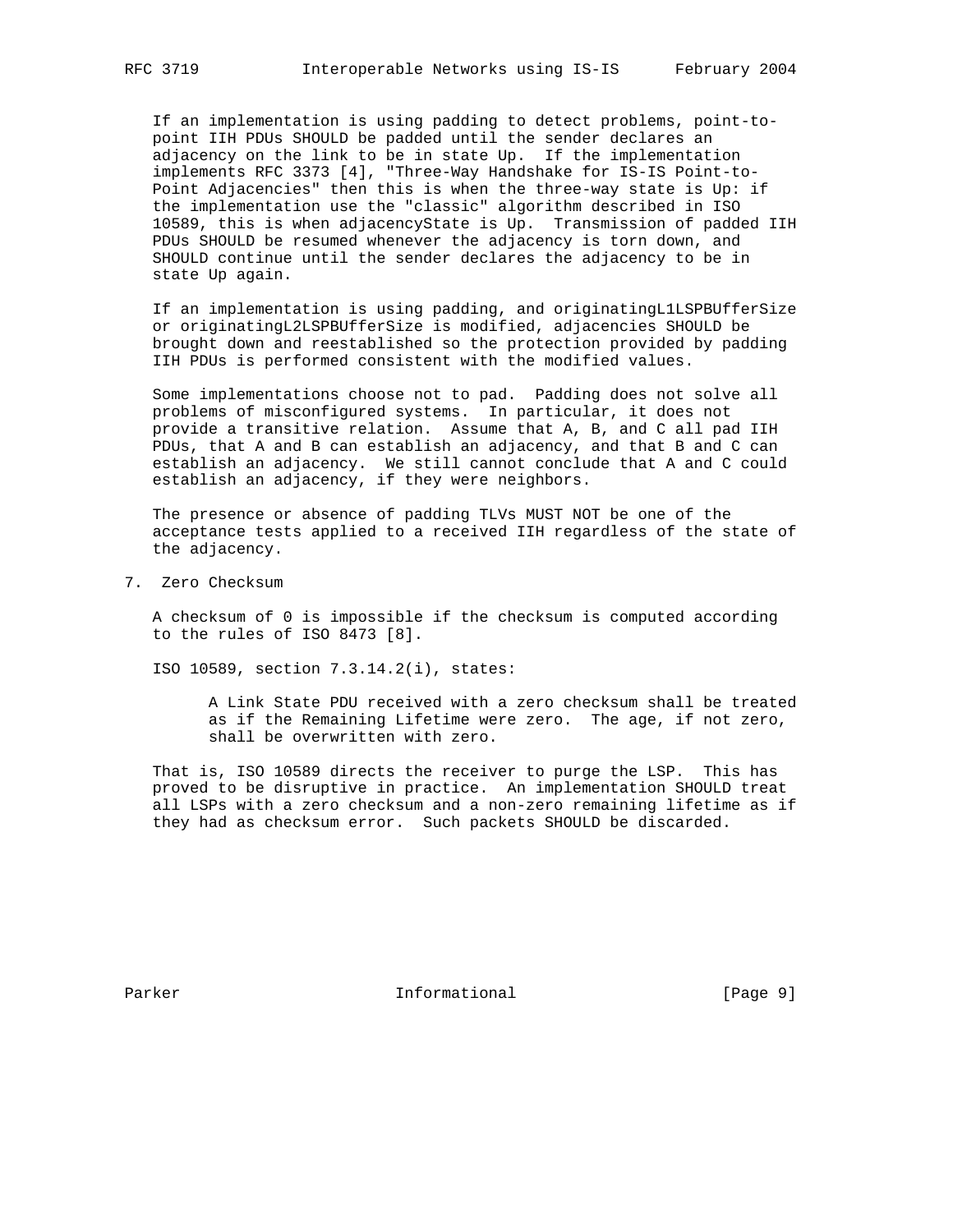## 8. Purging Corrupted PDUs

 While ISO 10589 requires in section 7.3.14.2 e) that any LSP received with an invalid PDU checksum should be purged, this has been found to be disruptive. Most implementations today follow the revised specification, and simply drop the LSP.

In ISO 10589:2002 [1], Section 7.3.14.2, it states:

- (e) An Intermediate system receiving a Link State PDU with an incorrect LSP Checksum or with an invalid PDU syntax SHOULD
	- 1) generate a corruptedLSPReceived circuit event,
	- 2) discard the PDU.
- 9. Checking System ID in Received point-to-point IIH PDUs

 In section 8.2.4.2, ISO 10589 does not explicitly require comparison of the source ID of a received IIH with the neighbourSystemID associated with an existing adjacency on a point-to-point link.

 To address this omission, implementations receiving an IIH PDU on a point to point circuit with an established adjacency SHOULD check the Source ID field and compare that with the neighbourSystemID of the adjacency. If these differ, an implementation SHOULD delete the adjacency.

 Given that IIH PDUs as specified in ISO 10589 do not include a check-sum, it is possible that a corrupted IIH may falsely indicate a change in the neighbor's System ID. The required subnetwork guarantees for point-to-point links, as described in 6.7.2 g) 1) assume that undetected corrupted PDUs are very rare (one event per four years). A link with frequent errors that produce corrupted data could lead to flapping an adjacency. Inclusion of an optional checksum TLV as specified in "Optional Checksums in IS-IS" [6], may be used to detect such corruption. Hello packets carrying this TLV that are corrupted PDUs SHOULD be silently dropped, rather than dropping the adjacency.

 Some implementations have chosen to discard received IIHs where the source ID differs from the neighbourSystemID. This may prevent needless flapping caused by undetected PDU corruption. If an actual administrative change to the neighbor's system ID has occurred, using this strategy may require the existing adjacency to timeout before an adjacency with the new neighbor can be established. This is

Parker **Informational** [Page 10]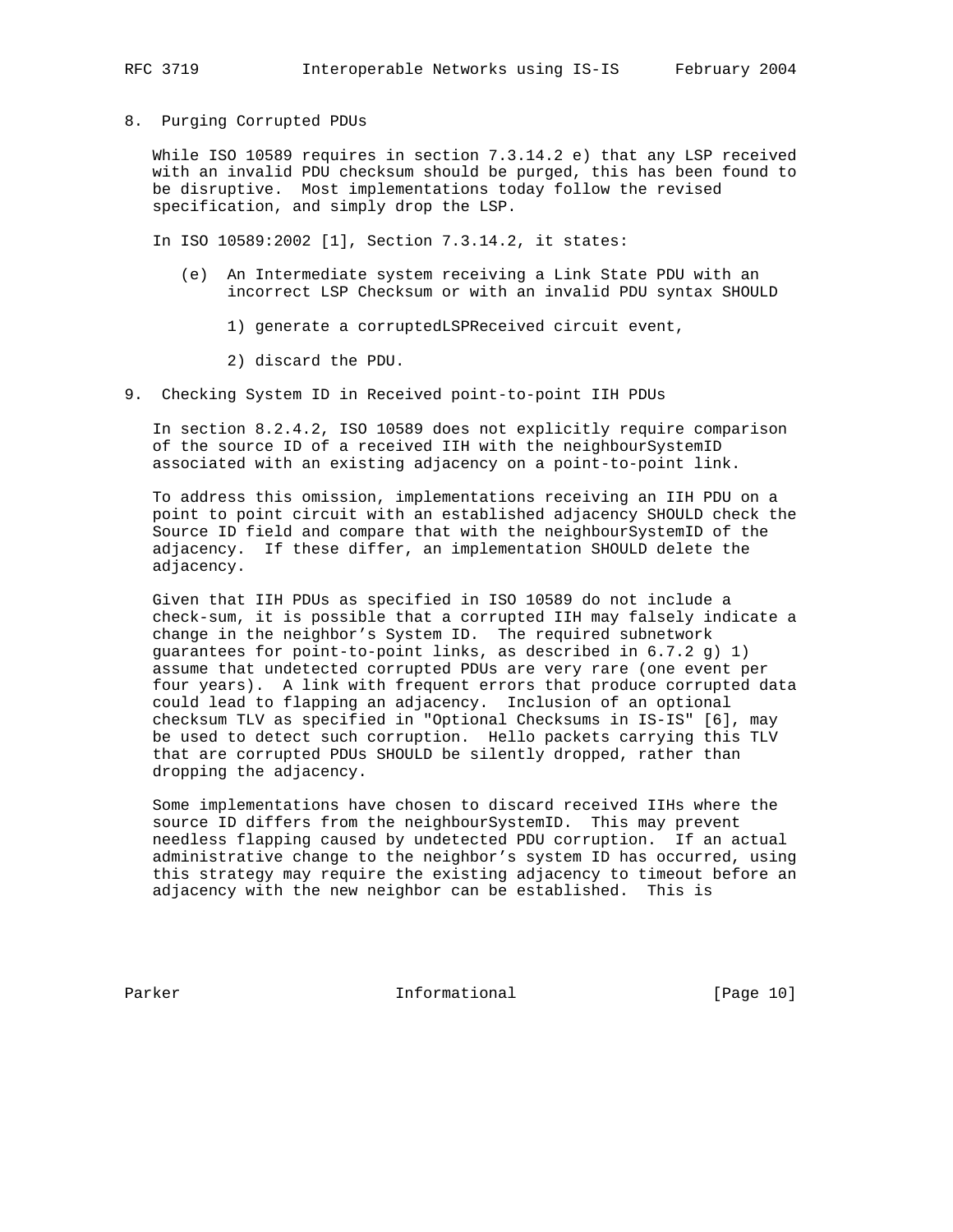expedited if the neighbor resets the circuit as anticipated in 10589 after a System ID change, or resets the 3-way adjacency state, as anticipated in RFC 3373.

10. Doppelganger LSPs

 When an Intermediate System shuts down, it may leave old LSPs in the network. In the normal course of events, a rebooting system flushes out these old LSPs by reissuing those fragments with a higher sequence number, or by purging fragments that it is not currently generating.

 In the case where a received LSP or SNP entry and an LSP in the local database have the same LSP ID, same sequence number, non-zero remaining lifetimes, but different non-zero checksums, the rules defined in [1] cannot determine which of the two is "newer". In this case, an implementation may opt to perform an additional test as a tie breaker by comparing the checksums. Implementations that elect to use this method MUST consider the LSP/SNP entry with the higher checksum as newer. When comparing the checksums the checksum field is treated as a 16 bit unsigned integer in network byte order (i.e., most significant byte first).

 The choice of higher checksum, rather than lower, while arbitrary, aligns with existing implementations and ensures compatibility.

 Note that a purged LSP (i.e., an LSP with remaining lifetime set to 0) is always considered newer than a non-purged copy of the same LSP.

### 11. Generating a Complete Set of CSNPs

 There are a number of cases in which a complete set of CSNPs must be generated. The DIS on a LAN, two IS's peering over a P2P link, and an IS helping another IS perform graceful restart must generate a complete set of CSNPs to assure consistent LSP Databases throughout. Section 7.3.15.3 of [1] defines a complete set of CSNPs to be:

 "A complete set of CSNPs is a set whose Start LSPID and End LSPID ranges cover the complete possible range of LSPIDs. (i.e., there is no possible LSPID value which does not appear within the range of one of the CSNPs in the set). "

 Strict adherence to this definition is required to ensure the reliability of the update process. Deviation can lead to subtle and hard to detect defects. It is not sufficient to send a set of CSNPs which merely cover the range of LSPIDs which are in the local database. The set of CSNPs must cover the complete possible range of LSPIDs.

Parker **Informational** [Page 11]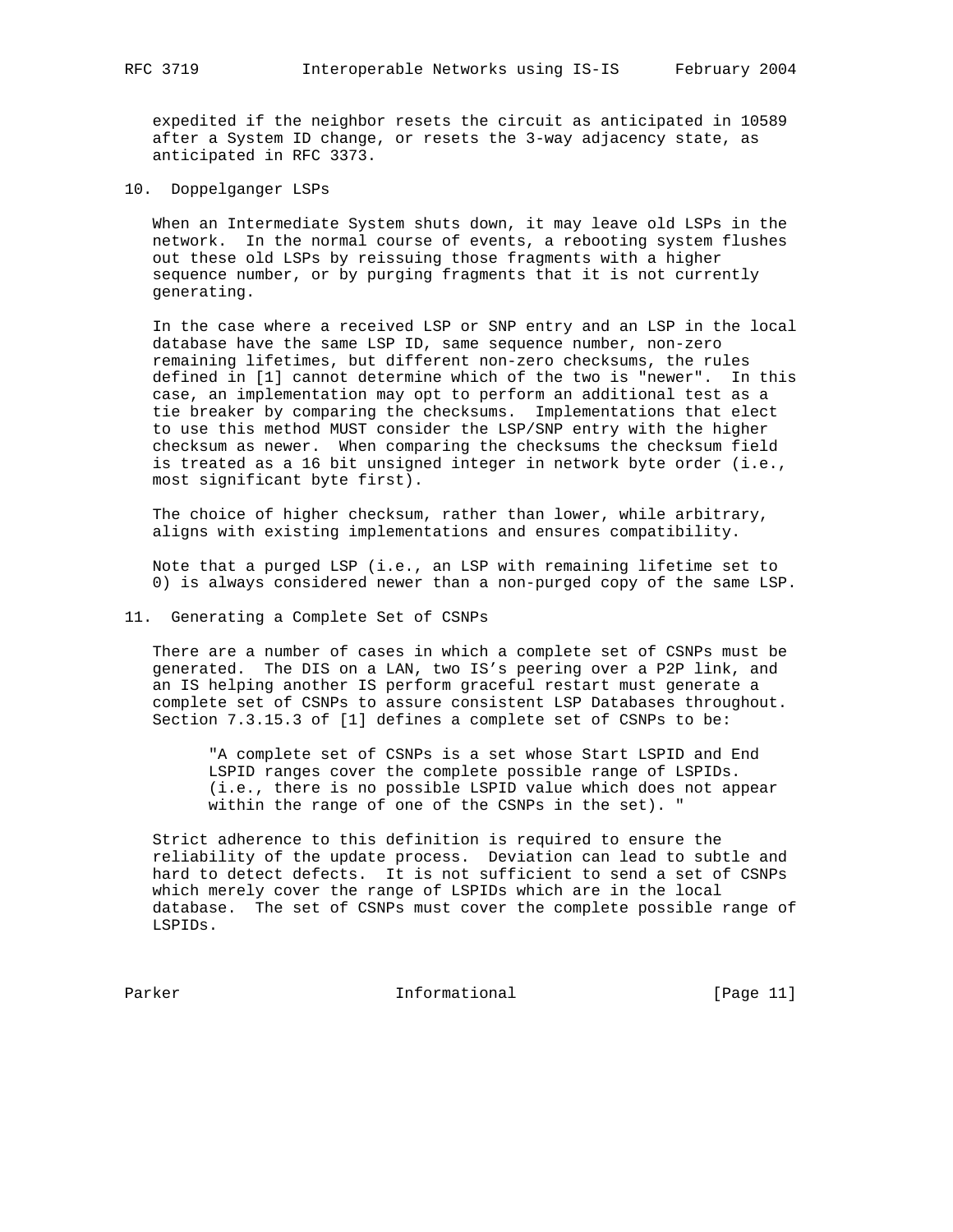Consider the following example:

 If the current Level 1 LSP database on a router consists of the following non pseudo-node LSPs:

 From system 1111.1111.1111 LSPs numbered 0-89(59H) From system 2222.2222.2222 LSPs numbered 0-89(59H)

 If the maximum size of a CSNP is 1492 bytes, then 90 CSNP entries can fit into a single CSNP PDU. The following set of CSNP start/end LSPIDs constitute a correctly formatted complete set:

| Start LSPID            | End LSPID            |
|------------------------|----------------------|
| $0000.0000.0000.00-00$ | 1111.1111.1111.00-59 |
| 1111.1111.1111.00-5A   | FFFF FFFF FFFF FF-FF |

The following are examples of incomplete sets of CSNPS:

| Start LSPID            | End LSPID            |
|------------------------|----------------------|
| $0000.0000.0000.00-00$ | 1111.1111.1111.00-59 |
| 1111.1111.1111.00-5A   | 2222.2222.2222.00-59 |

The sequence above has a gap after the second entry.

| Start LSPID            | End LSPID            |
|------------------------|----------------------|
| $0000.0000.0000.00-00$ | 1111.1111.1111.00-59 |
| 2222.2222.2222.00-00   | FFFF.FFFF.FFFF.FF-FF |

The sequence above has a gap between the first and second entry.

 Although it is legal to send a CSNP which contains no actual LSP entry TLVs, it should never be necessary to do so in order to conform to the specification.

#### 12. Overload Bit

 To deal with transient problems that prevent an IS from storing all the LSPs it receives, ISO 10589 defines an LSP Database Overload condition in section 7.3.19. When an IS is in Database Overload condition, it sets a flag called the Overload Bit in the non pseudonode LSP number Zero that it generates. Section 7.2.8.1 of ISO 10589 instructs other systems not to use the overloaded IS as a transit router. Since the overloaded IS does not have complete information, it may not be able to compute the right routes, and routing loops could develop.

Parker **Informational** [Page 12]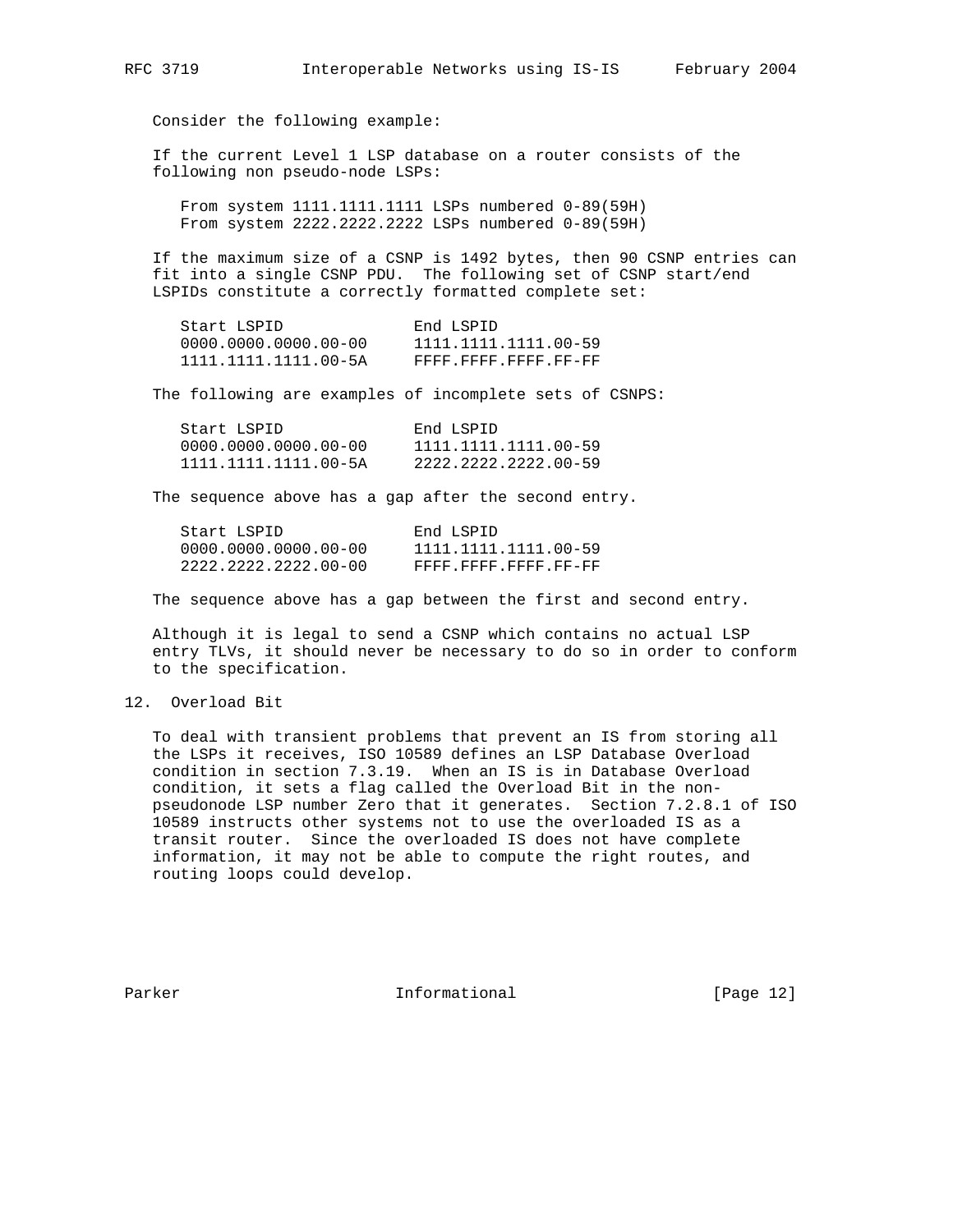An overloaded router might become the DIS. An implementation SHOULD not set the Overload bit in PseudoNode LSPs that it generates, and Overload bits seen in PseudoNode LSPs SHOULD be ignored.

13. Security Considerations

 The clarifications in this document do not raise any new security concerns, as there is no change in the underlying protocol described in ISO 10589 [1].

- 14. References
- 14.1. Normative References
	- [1] ISO, "Intermediate system to Intermediate system routeing information exchange protocol for use in conjunction with the Protocol for providing the Connectionless-mode Network Service (ISO 8473)," ISO/IEC 10589:2002.
	- [2] Callon, R., "OSI IS-IS for IP and Dual Environment", RFC 1195, December 1990.
	- [3] Bradner, S., "Key words for use in RFCs to Indicate Requirement Levels", BCP 14, RFC 2119, March 1997.
	- [4] Katz, D. and Saluja, R., " Three-Way Handshake for Intermediate System to Intermediate System (IS-IS) Point-to-Point Adjacencies", RFC 3373, September 2002.
	- [5] Li, T., Przygienda, T. and H. Smit, "Domain-wide Prefix Distribution with Two-Level IS-IS", RFC 2966, October 2000.
	- [6] Koodli, R. and R. Ravikanth, "Optional Checksums in Intermediate System to Intermediate System (ISIS)", RFC 3358, August 2002.
- 14.2. Informative References
	- [7] Parker, J., "Management Information Base for IS-IS", Work in Progress, January 2004.
	- [8] ITU, "Information technology Protocol for providing the connectionless-mode network service", ISO/IEC 8473-1, 1998.

Parker **Informational** [Page 13]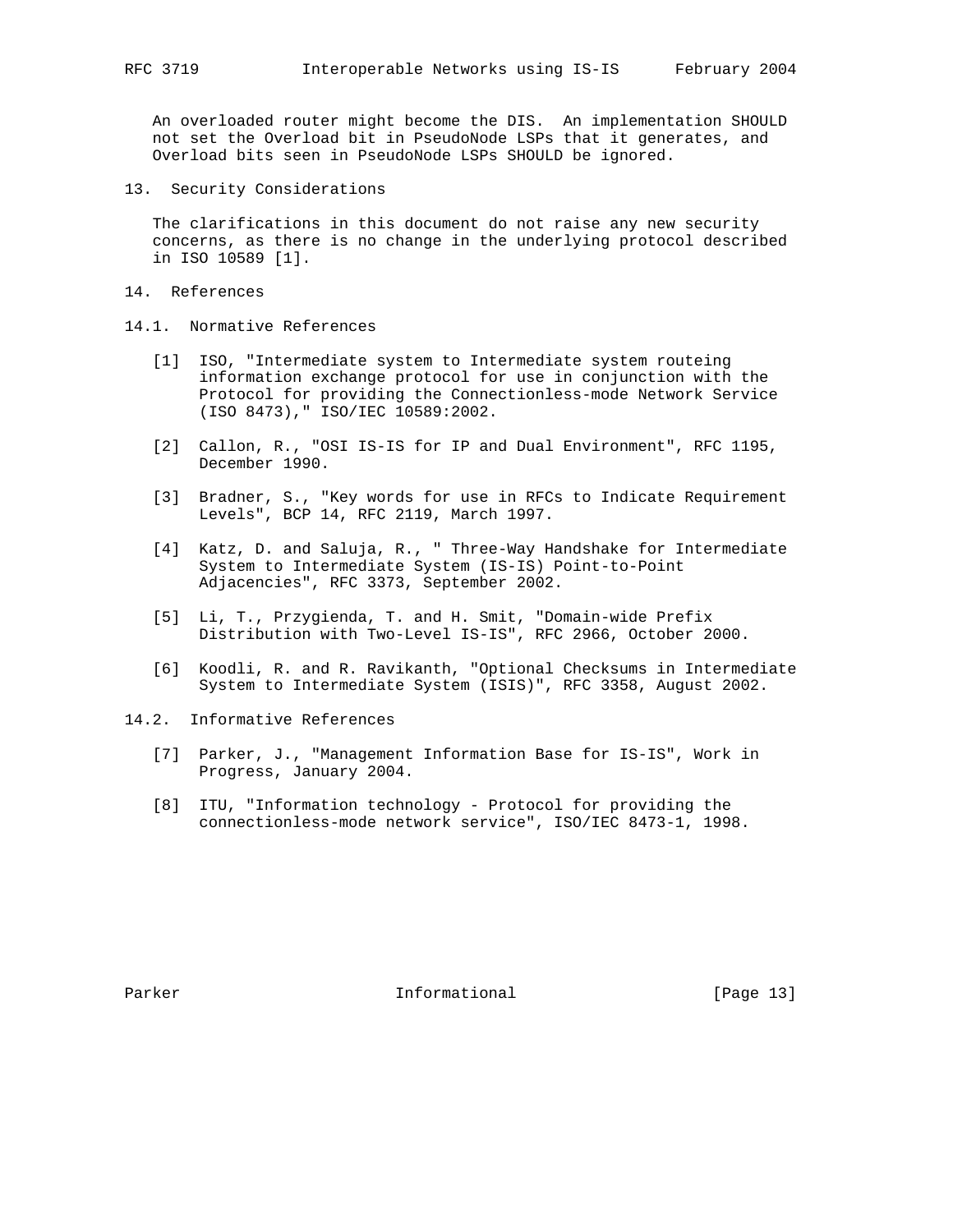### 15. Acknowledgments

 This document is the work of many people, and is the distillation of over a thousand mail messages. Thanks to Vishwas Manral, who pushed to create such a document. Thanks to Danny McPherson, the original editor, for kicking things off. Thanks to Mike Shand, for his work in creating the protocol, and his uncanny ability to remember what everything is for. Thanks to Micah Bartell and Philip Christian, who showed us how to document difference without displaying discord. Thanks to Les Ginsberg, Neal Castagnoli, Jeff Learman, and Dave Katz, who spent many hours educating the editor. Thanks to Radia Perlman, who is always ready to explain anything. Thanks to Satish Dattatri, who was tenacious in seeing things written up correctly. Thanks to Russ White, whose writing improved the treatment of every topic he touched. Thanks to Shankar Vemulapalli, who read several drafts with close attention. Thanks to Don Goodspeed, for his close reading of the text. Thanks to Aravind Ravikumar, who pointed out that we should check Source ID on point-to-point IIH packets. Thanks to Michael Coyle for identifying the quotation from Jan L.A. van de Snepscheut. Thanks for Alex Zinin's ministrations behind the scenes. Thanks to Tony Li and Tony Przygienda, who kept us on track as the discussions veered into the weeds. And thanks to all those who have contributed, but whose names I have carelessly left from this list.

16. Author's Address

 Jeff Parker Axiowave Networks 200 Nickerson Road Marlborough, Mass 01752 USA

EMail: jparker@axiowave.com

Parker **Informational** [Page 14]